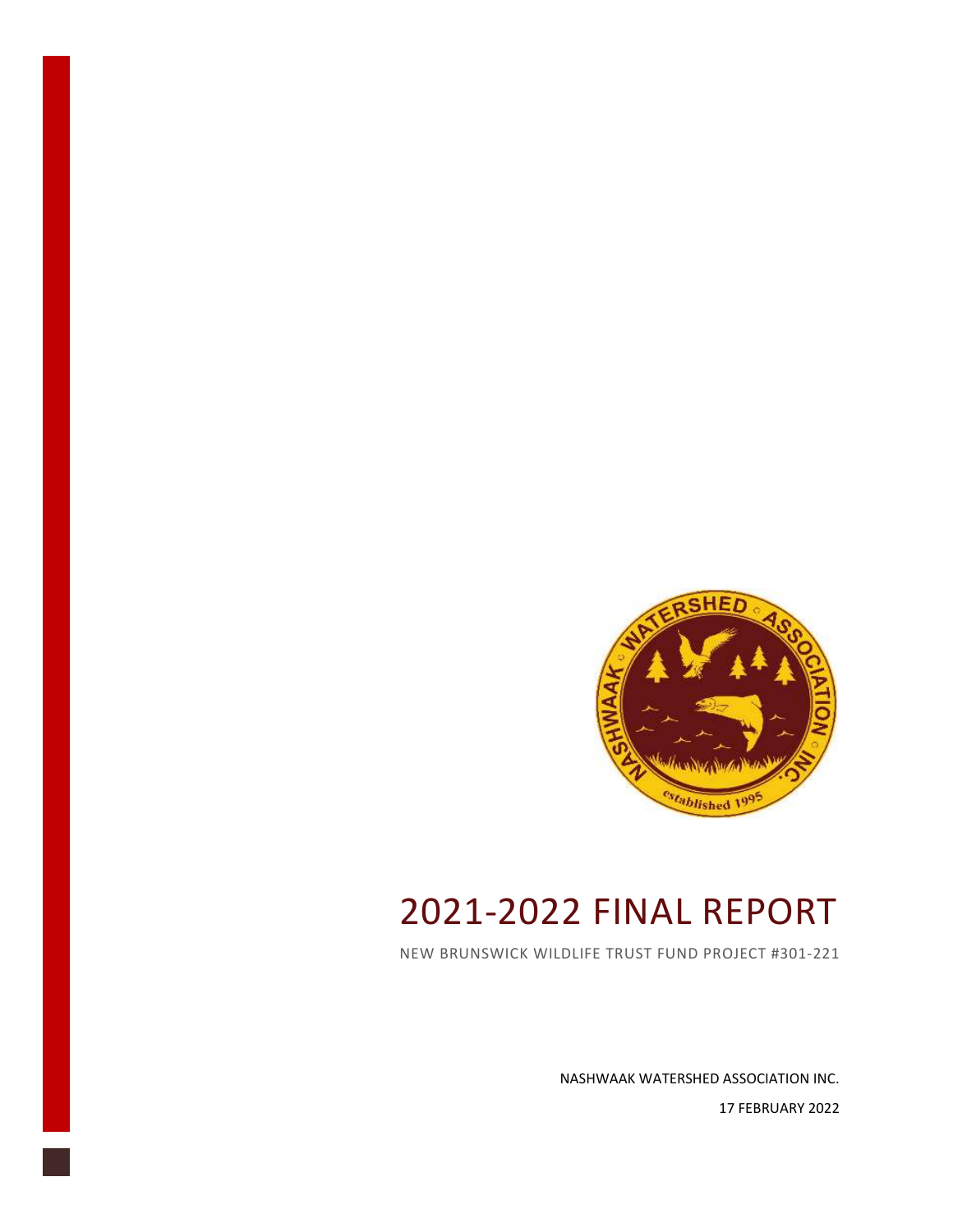## 2021-2022 FINAL REPORT

#### PROJECT NAME:

Assessing and Restoring the Connectivity of the Nashwaak Watershed

#### EXECUTIVE SUMMARY

The Nashwaak Watershed Association Inc. (NWAI) received \$9,000 from the NB Wildlife Trust Fund in the 2021 fiscal year for our aquatic connectivity project. Match funding was provided by the Atlantic Salmon Conservation Foundation. The project deliverables were as follows: 1) conduct a preliminary field survey of at least 50 culverts in the central watershed, 2) clean up garbage and debris from all assessment sites; 3) prioritize them for remediation in terms of barriers to fish using The Nature Conservancy's Barrier Assessment Tool (A GIS-add on); 4) update our aquatic connectivity map of the watershed, 5) remediate at least one priority culvert, using a local hydraulic engineering company's expertise as a guide; 6) conduct electrofishing surveys; and 7) share results with NBDTI and other partners.

The objectives of the project were met and surpassed, with the exception of the number of culverts surveyed, which was 40. The reduced number surveyed was due to a number of factors including: lack of access to culverts, an unusually wet July and a dam removal that we conducted, which took up more staff time than anticipated.

All deliverables were completed within the time frame of the grant; however, the project was set up to be a multiyear project. Therefore, the deliverables will carry over into the 2022 field season and beyond.

No permits were required for the field surveys or monitoring. NBDTI's permission was obtained and Watercourse and Wetland Alternation (WAWA) permit applications were granted for the projects on Limekiln Brook and Campbell Creek. NBDTI's permission has also been sought to move forward on a new culvert removal project on Porter's Brook.

Project funding in 2021 allowed us to build on our last three successful field seasons. We believe that the project had, and will continue to have, the intended socio-economic and environmental impacts. By remediating barriers to fish passage, we have facilitated fish passage through these barriers and increased the amount of available upstream aquatic habitat for migratory fish, especially Species of Concern such as the Endangered Atlantic salmon.

## IMPORTANCE

Significant urbanization has occurred in the lower Nashwaak watershed in the last decade, leading to an increase in roads and associated stream crossings. Aquatic organisms require access to a variety of habitats to spawn, feed, & find cool water. Poorly designed or undersized culverts and aging dams can fragment aquatic populations, alter stream hydrology by changing water velocity & sediment transport, degrade water quality by increasing erosion & cause flooding.

Additionally, culverts can change water velocity, river hydrology, and become blocked with debris causing flooding and costly damage to infrastructure. Climate change & altered land use practices are shifting the timing & flow of streams. Older culverts, built decades ago, are now too small to handle the amount of water flowing through them. Remediation & debris clean-ups will improve water quality, restore stream hydrology & improve access for aquatic organisms.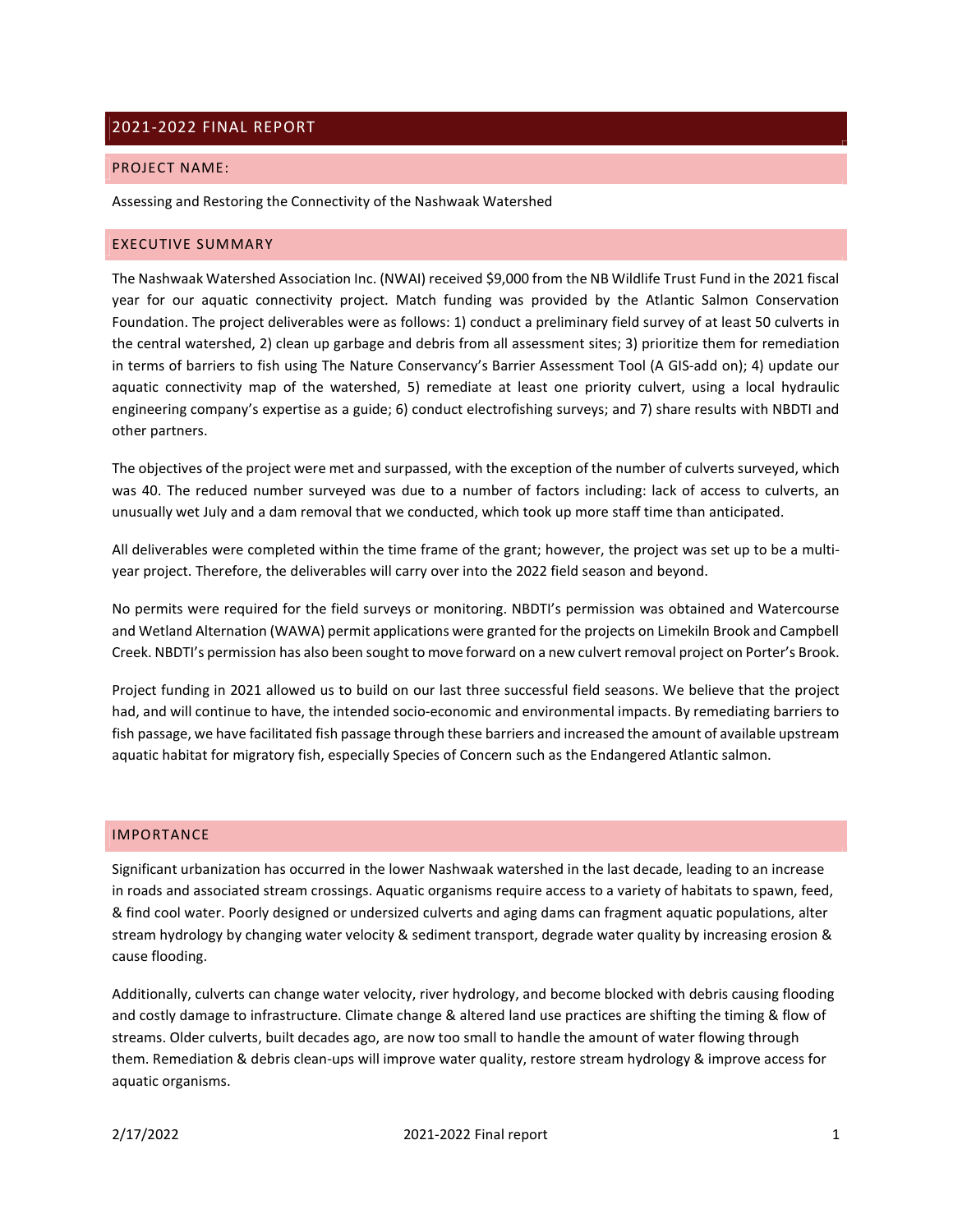Habitat fragmentation is a prolific issue in the Maritimes. The Clean Annapolis River Foundation found that 70% of culverts they assessed were barriers to fish passage and 80% of the culverts surveyed by the Petitcodiac Watershed Alliance in 2015 were either partial or full barriers to fish passage.

Prior to 2017, the aquatic connectivity of the Nashwaak Watershed was unknown. Therefore, the NWAI requested funds to conduct multi-year project to assess, prioritize, and restore barrier culverts in the Nashwaak watershed from the mouth of the river working up, to re-establish salmon access to important upstream habitat. 2021 was our fifth field season on this multi-year project.

Nashwaak River is an important salmon-producing tributary of the Saint John River and is one of DFO's priority rivers for restoration under their 2014 "Recovery Potential Assessment". This work is also in line with Atlantic Salmon Federation's 2013 "Recovery Strategy for Wild Atlantic Salmon". Habitat fragmentation and blocked access to coldwater or spawning habitats have been recognized as limiting factors for salmon populations.

## OBJECTIVES

The objectives of the project were:

1) to increase the capacity of the NWAI to survey for aquatic connectivity,

2) to increase our knowledge of the aquatic connectivity and fragmentation of the watershed,

3) an overall decrease in habitat fragmentation within the Nashwaak watershed and an overall increase in habitat availability for fish, and

4) to communicate the connectivity of the river to the public.

## RESULTS

A full summary project can be found in the attached PDF entitled "2021 Aquatic Connectivity Report". We have also attached an excel file detailing each barrier culvert surveyed in 2017-2021.

### PROMOTION OF THE NB WILDLIFE TRUST FUND

We have acknowledged the NB Wildlife Trust Fund as a funder of this project on several occasions, including on our annual newsletter, which is distributed to 10,000 households and businesses; on social media; at our annual general meeting held in November attended by over 40 members; and on a sign, which we display at all organization events.

Our Instagram channel reaches over 922 people and Twitter also reaches over 804 people. Our Facebook page has 1,218 followers. We posted over 10 times on the topics of aquatic connectivity and water quality. Water Health and Temperature and Aquatic Connectivity were topics featured several times over the course of the field season. We use the #MyNashwaak and #EauNBWater tag to track engagement on posts.

## PUBLICATION OF RESULTS

All documents and maps will be available to the public on our website shortly. We will also prepare printed copies, which will be available for loan at our office, on request. We have shared our GIS data with other organisations on request including the Canadian Aquatic Barrier Database group and the University of New Brunswick Warm Lab.